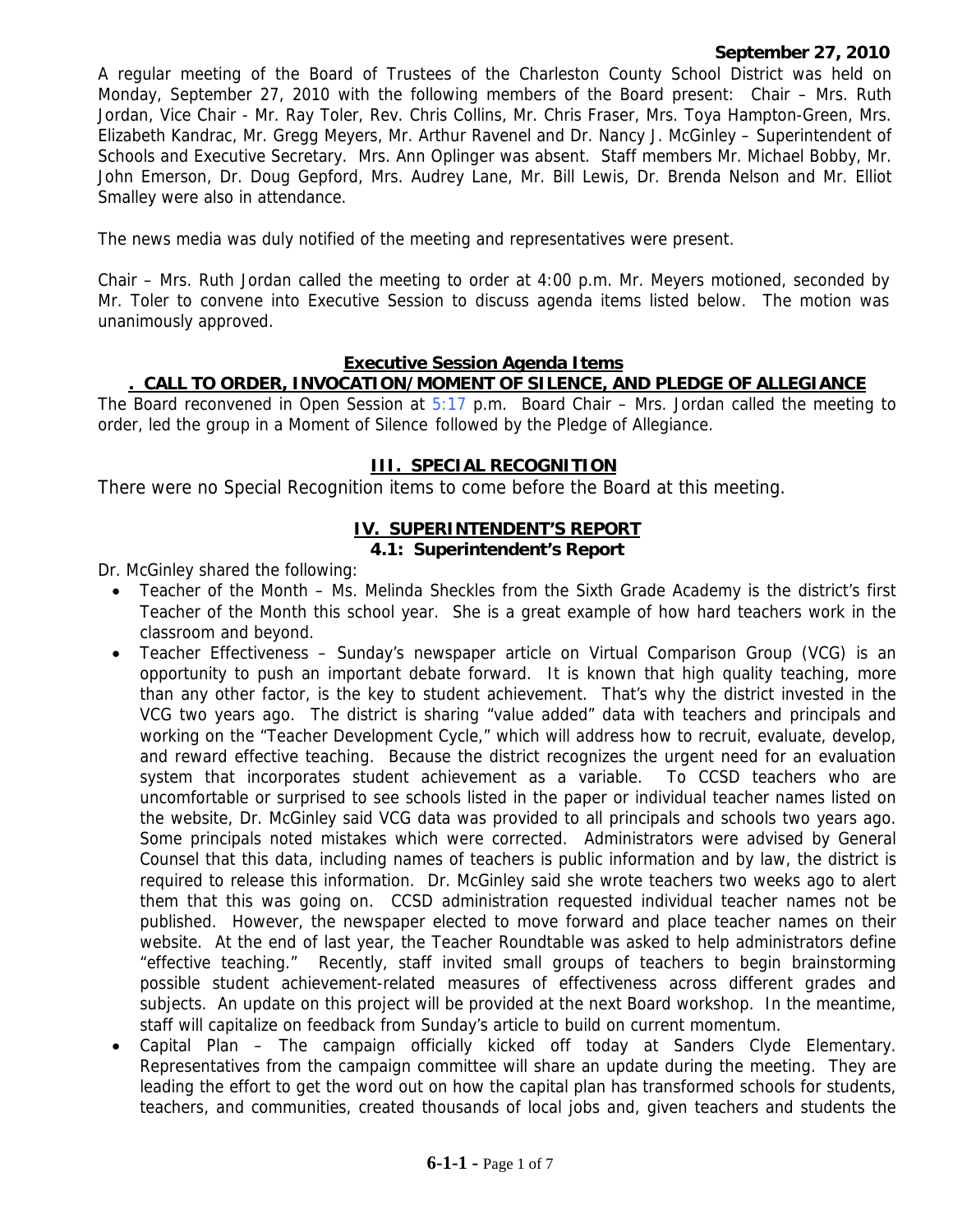high tech tools they need to succeed in the  $21<sup>st</sup>$  Century. The district needs this great work to continue. Dr. McGinley thanked the Board and committee's leadership on this issue.

- Lowcountry Tech at the Rivers building This agenda item is related to academic and capital planning processes. Dr. McGinley clarified her position and shared what the district has done to date. In 2007, the idea to house a Lowcountry Tech program at Rivers surfaced. Sharing the facility with the charter school was also included in the concept paper she wrote called "The Peninsula Project". An extensive engagement process was led that year with a downtown group voicing support for the idea. The Board voted to endorse Lowcountry Tech at Rivers, stipulating that 60% of Rivers would go to the charter school for math and science, and 40% to Lowcountry Tech. The Board further voted to invest \$24 million into the renovation of Rivers. A Task Force was formed and the Board was briefed on proposed programs. These have evolved over time to better reflect the job market and students' needs. Most recently, district administrators had a productive discussion with the Interdenominational Ministers Alliance about Lowcountry Tech being a Green Construction and Technology Academy for Burke and other CCSD students. Budget cuts have led to some delays, but all along, the district's commitment has been firm. Downtown students need a broader portfolio of Career Academy options. Burke/Rhett simply does not have sufficient space. Lowcountry Tech isn't a "Rivers building" program—it's a downtown program which includes several Career Academy majors. It is the program the district has always maintained would be shared with the math and science charter school. This is about meeting students' needs and collaborating to maximize resources. It's the district, Board, and math and science charter working together, not against each other. The district fully support effective charter schools as viable choices for parents. CCSD has far more charters in it than any other in the state. CCSD is the only district to put capital investments behind charter schools. In addition the \$24 million for the Rivers building, a proposed \$25 million is in the next building plan for James Island Charter High School. Dr. McGinley said she was sure a solution for Lowcountry Tech at Rivers that will meet the needs of downtown students, respect the groundwork laid with the community, and accommodate the charter school's needs. That's been the intent of the district's plan all along. The district plans to move forward with plans to place Green Construction and Technology major and IT career major at Rivers. This is a well thought out plan that can be done while still giving room to the charter school.
- U.S. Department of Education Visit This week officials from the U.S. Department of Education will be in Charleston from Tuesday through Thursday to talk about school-neighborhood partnerships, brief the district on the President's blueprint for reauthorizing No Child Left Behind, and offer resources to strengthen school-community collaborations.
- Medal of Honor At the end of this week, the district will welcome Medal of Honor recipients—our nation's true heroes—to Charleston. The district is thrilled that CCSD schools and students will be directly involved with the Medal of Honor convention. Mrs. Barbara Hairfield will provide an overview later during the meeting. In closing, Dr. McGinley said the district is privileged to be a part of this event and she looks forward to rolling out the red carpet for the recipients who will be pleased with the district's word-class schools.

# **V. VISITORS, PUBLIC COMMUNICATIONS**

### **5.1: Visitors, Public Communications**

- 1. Mr. Patrick Bryant and Mr. Ron Jones announced the Yes for Schools Campaign support for the one cent sales tax Bond Referendum.
- 2. Mrs. Beverly Birch, Mr. Pete Lawrence, Ms. Ethel Greene, Ms. Mattesse Leque, Rev. Ed McClain, and Mr. Robert Kennedy addressed the Board in support of Lowcountry Tech at Rivers, urging the Board to keep its' promise to house Information Technology and Green Technology at Rivers.
- 3. Ms. Constance Heyward urged the Board not to exclude Aviation and Mechanics from the curriculum for Lowcountry Tech.
- 4. Mr. George Dawson addressed the Board in support of Lowcountry Tech at Rivers and expressed concerns regarding the district's failure to solicit bids for Construction Management Services.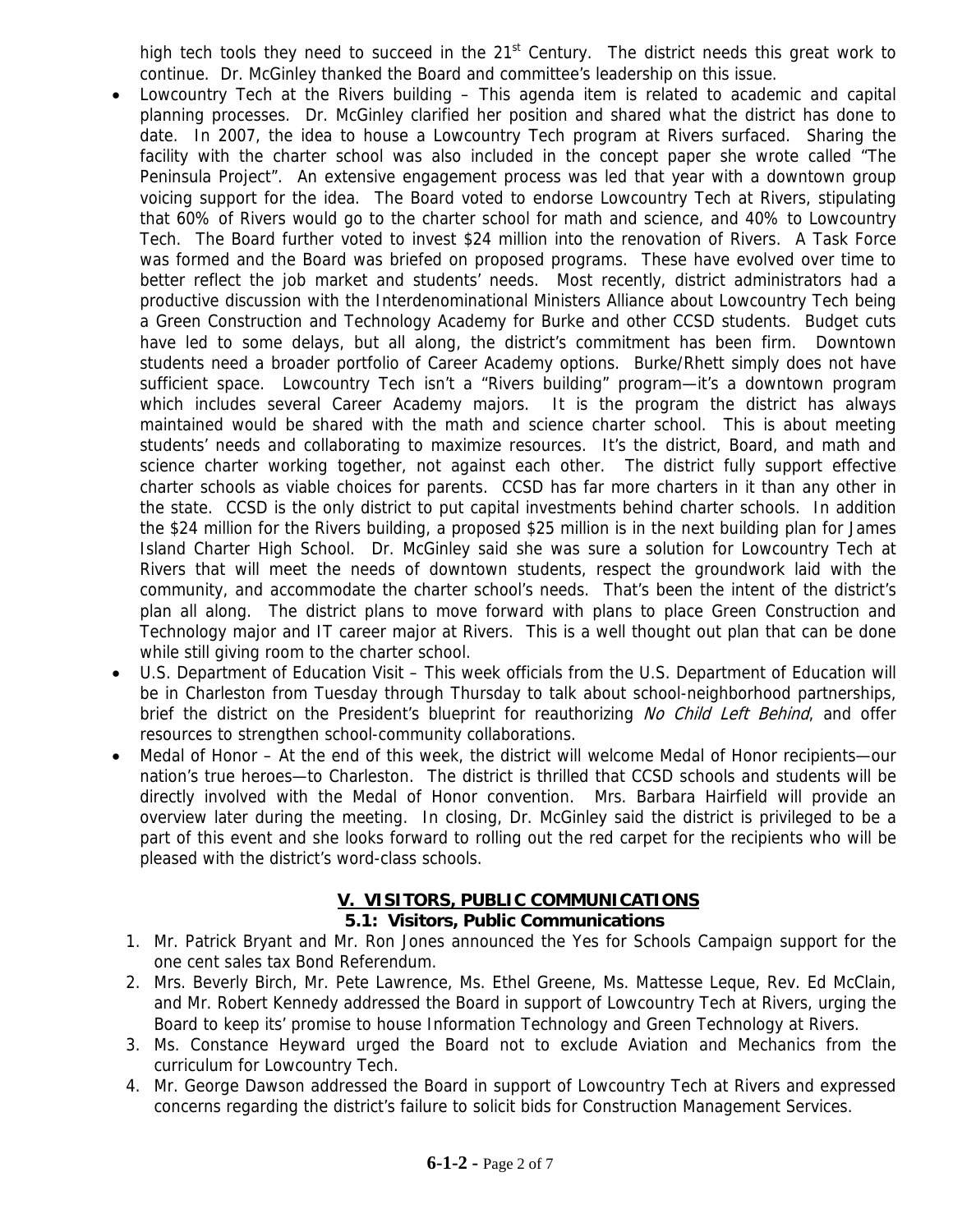5. Mr. Donald McCutcheon, President of the Black Contractors Association, urged the Board to honor the state procurement code and not mishandle major construction projects, thereby, giving locals an opportunity to bid on those projects.

## **VI. APPROVAL OF OPEN SESSION BOARD MINUTES**

## **6.1: Approval of Open Session Minutes of September 13, 2010**

Mr. Fraser motioned, seconded by Mr. Meyers, approval of Open Session Minutes of September 13, 2010. The motion was approved 8-0.

### **6.2: Motions of Executive Session of September 27, 2010**

The Board approved the following motions that were made in Executive Session:

**1.1: Contractual Matters** – The Board approved a motion authorizing the Superintendent to extend a contractual amendment to two administrators. The vote was 7-1 (Kandrac opposed).

**1.2: Legal Briefing - The Board received a legal briefing in Executive Session.** 

**1.3: Recommendation for Award of Real Estate & Consulting Services (Bl047) –** The Board approved a recommendation to award a contract to Clement, Crawford and Thornhill, Inc. the contract for Real Estate and Consulting Services. The funding source is revenues made from existing leases through the Property Management department and commission from sale of properties. The motion was approved 8-0.

**1.4: Convert the lease for 16 mobiles @ Charleston Charter Math & Science to purchase** - The Board approved the recommendation to convert the leases for the 16 mobile units at Charleston Charter School of Math and Science to purchase. The funding source is Rivers Project Fund. The amount is \$746,095.88. The motion was approved 8-0.

**1.5: Recommendation for Executive Director of Human Resources – The Board approved the** recommendation appointing Mr. Bill Briggman to the position of Executive Director of Human Resources. The motion was approved 8-0.

**1.6: Charter Amendment - Charleston Development Academy** - The Board approved the request to amend the Charleston Development Academy Public Charter School recent five year renewal plan allowing them to serve twenty CD (pre K-4 year old) enrollees annually. The motion was approved 8-0.

### **6.3: Financial Minutes of September 13, 2010**

Mr. Fraser motioned, seconded by Mr. Meyers, approval of the financial minutes of September 13, 2010. The motion was approved 8-0.

### **VII: MANAGEMENT REPORT**

#### **7.1: Capital Projects Report – July 2010**

The district's Chief Financial Officer, Mr. Michael Bobby briefed the Board on the Capital Projects Report for July 31, 2010 which includes the 2005-2009 Capital Building Program, the Fixed Cost of Operations and Classroom Modernization Programs for FY2009 and FY 2010, and two projects to be completed from the 1999-2004 Building Program. In the month of July, the districts' expenditures amounted to \$7.5 million. All projects are complete, except for Rivers and Sullivan's Island. In response to Mrs. Jordan's question regarding the timeline for those projects, Mr. Bill Lewis said the Request for Proposals was done and proposals are being received for Rivers. He also stated that additional information would be provided to the Board on that project. Regarding the Sullivan's Island project, that project was in the Design stage at this time. The board approved design architects Cummings & McCrady earlier. In response to a question from Rev. Collins regarding the process for the Rivers project, Mr. Lewis outlined the process— Seismic Work, Exterior Upfit, Mechanical Work, RFQ, Evaluation, Pricing, and Bid. Rev. Collins also inquired about the work of the evaluation committees. Mr. Lewis said there were three individuals on the Technical Evaluation Committee and three on the Selection Evaluation Committee and he is not on the Technical Evaluation Committee. Also in response to Rev. Collins, Mr. Lewis shared information regarding the Quality Board and stated that, by law, Board members cannot serve on this Board. Rev. Collins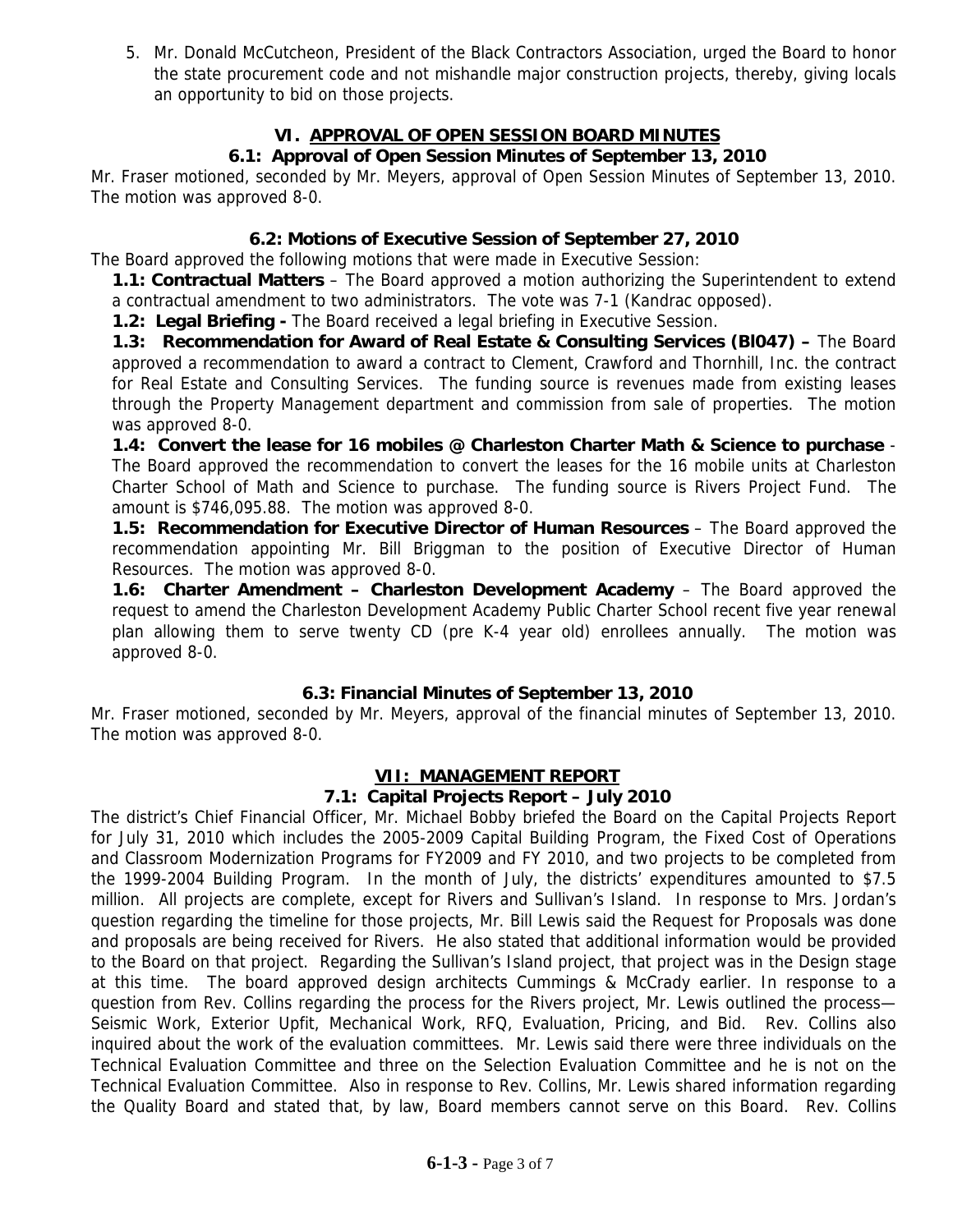requested additional information regarding the law. Mr. Lewis said he did not have that information with him. Mrs. Jordan suggested further discussion, in the near future.

## **7.2: June 2010 Interim Statement of Revenues and Expenditures**

Chief Financial Officer, Michael Bobby said while the economy impacted the district's budget, the district implemented strategies (furloughs, funds sequestered, etc) which allowed the June 2010 Interim Statement of Revenues and Expenditures report to be positive. Mr. Bobby reported Revenues 6.54% under projected amount. Also, this time, transfers for charters did not include a consumer index increase. The district's preserved fund balance is nearly 5% and the 2012 school year will present serious conditions because there will be no additional state revenues and stimulus funds will soon go away. In response to Mr. Ravenel's request for information on fund balance, Mr. Bobby said it was between \$14 and \$15 million at this time. Mr. Bobby also responded to a question from Mr. Fraser about state reductions stating that no info was available at this point. However, he expected that information would be available at the upcoming fall conference. Mr. Bobby shared info from Moody's Ratings regarding the district's financial ratings. He said the district should continue its strong financial status because of its fund balance.

## **VIII: CHARLESTON ACHIEVING EXCELLENCE UPDATE**

### **8.1: Medal of Honor – Ms. Barbara Hairfield**

Barbara Hairfield, Social Studies Curriculum Specialist provided an update on this week's Medal of Honor activities and CCSD's participation. This Friday, selected schools will host and honor Medal of Honor recipients throughout the county. Mrs. Hairfield, Mr. Jim Braunreuther and Mr. David Spurlock spoke of the district's art, literacy and security efforts. Information was also provided on the MOH partnership with the District, involvement of students from all high schools and two middle schools, one elementary school.

## **IX**. **POTENTIAL CONSENT AGENDA ITEMS**

**9.1: SCSBA Delegate Assembly –** The Board will name a Delegate and Alternate for the upcoming 2010 Delegate Assembly meeting scheduled December 4, 2010, Hilton Head. - Mrs. Jordan suggested the Board vote on the Delegate at this time and postponed the vote of an Alternate until the new board members are seated following the November election. Then Mrs. Jordan moved, seconded by Rev. Collins, the nomination of Mrs. Mrs. Toya Green as the district's Delegate for the upcoming South Carolina School Boards Association Delegate Assembly. The motion was approved 8-0.

**9.2: NSBA Membership –**The Board will discuss National School Boards Association membership. – Mrs. Jordan announced NSBA (National School Boards Association) offer to lower the district's membership fee to \$5,100. In response to Mrs. Kandrac's statement about the district spending \$300 more for her and Rev. Collins' to attend the last conference, Mr. Meyers said spending \$5,000 to save \$300 could not be justified. It was the consensus of the Board not to renew the district's NSBA membership.

#### **9.3: Second Reading – Board Policies –** A recommendation to approve the second reading of Board policies listed below.

### A. JFAB – Nonresident Students

- B. JICFAA Harassment, Intimidation or Bullying
- C. GBEBD Acceptable Use of Technology

On Behalf of the Policy Committee, Mrs. Green moved approval of the second reading of Board Policies listed above. The motion was approved 8-0.

**9.4: Communities In Schools Proposal for Student Support Services** – A recommendation to approve the funding request for Communities In Schools Student Support Program. - Mrs. Green moved, seconded Mr. Meyers, approval of the recommendation to approve the funding request for Communities In Schools Proposal for Student Support Services. The funding source is Title I Stimulus funds. The total amount requested from CCSD is \$694,128. The motion was approved 8-0.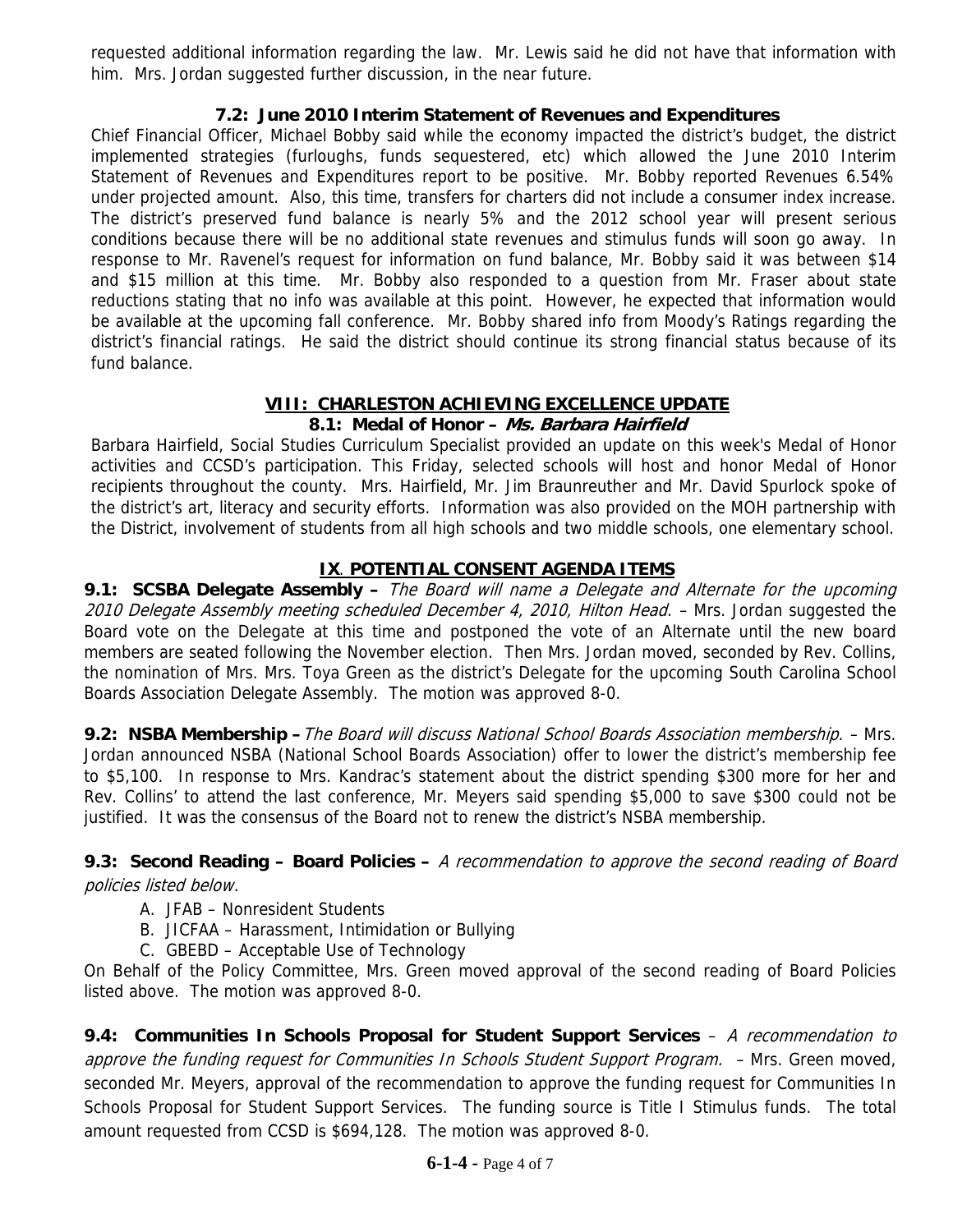**9.5: Construction Management Services** – As requested by four board members (Ravenel, Collins, Meyers, and Jordan), the Board will discuss Construction Management Services. - Mr. Lewis shared a presentation titled **Procurement Options Construction Management Services 2010-2016 Building Program**. He said before his arrival, the district made a decision to have Construction Management folks in-house and \$900 million in projects was managed by the two in house employees. Mr. Lewis said the objective for the Request for Proposal for Construction Management Services Contract for the 2005-2009 Building Program state the intent to potentially extend the contraction period for the follow on for the 2010-2014 building program. He also outlined the rationale for option—Advance Designs (7), Continuity of Service, Accelerate start up, Fee Negotiations (<5%), and Qualified and Experienced personnel; a strategic partnership. Mr. Lewis said the district cannot afford a break in continuity. He cited the extended length of time individuals would have to wait for the program to begin after the referendum passes. At this time Mr. Lewis share his recommendation:

- 1. Authorize the Superintendent to exercise the option for the five seismic schools and Rivers.
- 2. Re-Compete remainder of program after November 2, 2010 election.

Mr. Lewis reminded the Board of the commitment to parent if the desire is to re-compete and wait until November. Mrs. Green requested information on the percentage of what is allocated to each construction management firm. Mrs. Jordan said she placed this item on the agenda because the district's spending should be transparent with use of taxpayers' dollars. The procurement of construction management services should be open so the public could compete because the same construction firms have been in place since 1997. She said even if one of the existing companies received the bid, they should compete for it. Rivers and Sullivan's Island have already been allocated. Mrs. Jordan said because of the embarrassment of the tree service news article, she wanted to make sure the CMS process was open and fair. After reading the 2009 information, she said eight weeks was not enough time for expenditure of \$450 million. Mr. Lewis' response was if the work for the downtown schools was not done as planned, it the August return date would be difficult. Promises would not be kept if the directive is to re-procure work for seismic schools. Mr. Jordan and Mr. Ravenel suggested Mr. Lewis knew six months earlier that Board approval was required. They questioned why it was brought to the Board earlier. Mr. Lewis responded that he didn't think there was a desire to do something other than honor the current contract. He accepted the responsibility and said this is the only time the Board had not honored change.

Rev. Collins expressed concerns about the committee's size and their responsibility for millions of taxpayers dollars. Mr. Lewis spoke of the district's partnership with City of Charleston staff members to excel the project with the intent to move forward. Mr. Lewis said given the competed regulatory requirements, limited market—4 S.C. firms certified by the state, he was surprised to hear about others firms interested. After Mr. Lewis took responsibility, Dr. McGinley apologized to the Board took responsibility for Mr. Lewis not forewarning the Board earlier. However, he said it is in the best interest not to punish students who attend downtown schools. To not bring them back on schedule would be a travesty because children and parents are looking forward to returning to downtown schools.

Mr. Toler moved, seconded by Mr. Meyers, to accept staff's recommendation authorizing the Superintendent to exercise the option for the five seismic schools and Rivers and Re-Compete remainder of program after November 2, 2010 election.. The motion was approved 6-2 (Collins and Jordan opposed).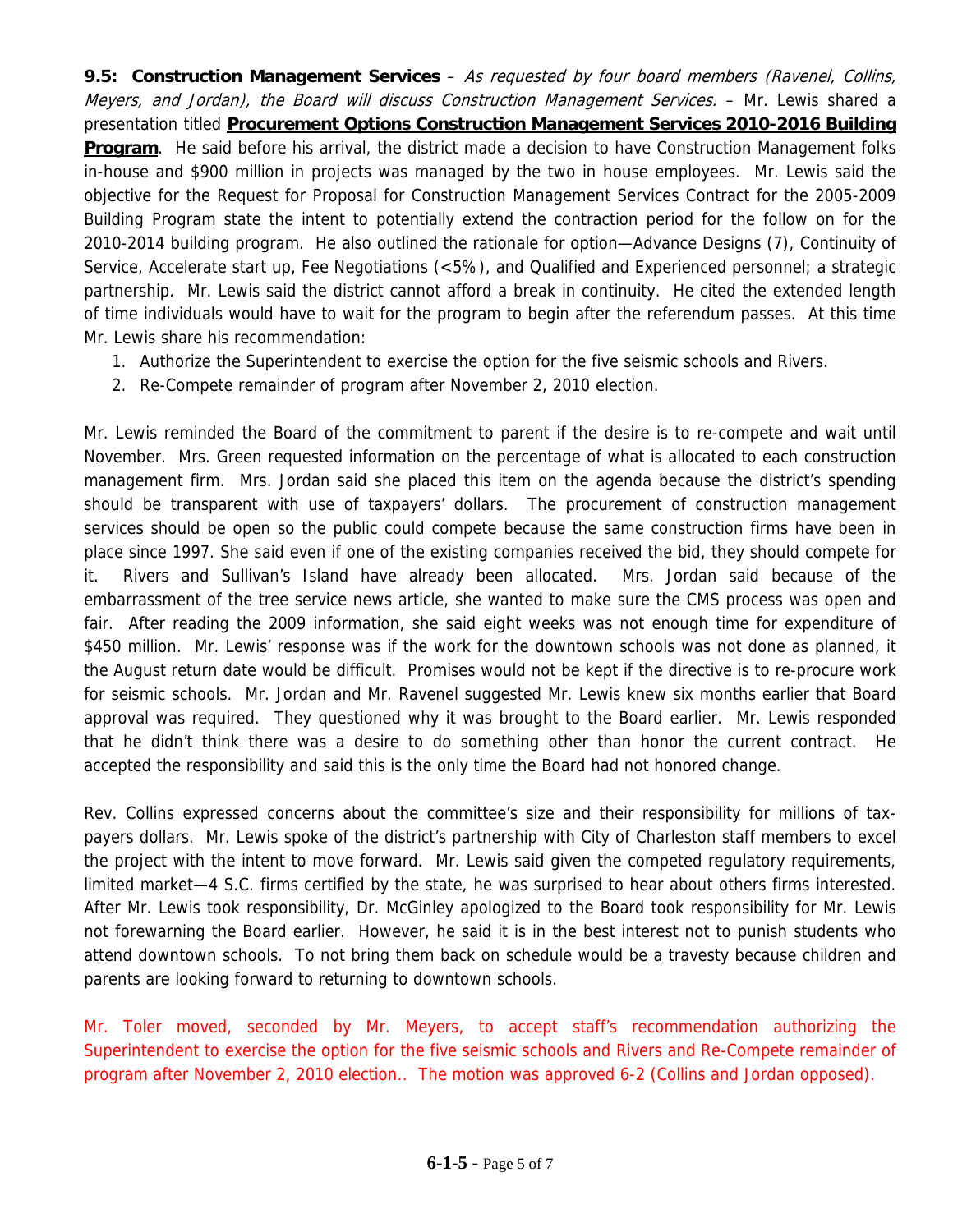**9.6: BHHS 7th & 8th Grade Addition** – Mrs. Green moved, seconded by Mr. Meyers, approval of a recommendation to award the contract for Baptist Hill High School  $7<sup>th</sup>$  and  $8<sup>th</sup>$  Grade (Middle School Academy) – Phase II Building Package (QSCD Project #5967 – Solicitation #10-SMG-B-003) to Metro Contracting for the base bid, in the amount of \$2,969,969.00. The funding source is QSCB Funds. The motion was approved 8-0

**9.7: 8% Bond Resolution** – Mrs. Green moved, seconded by Mr. Meyers, approval of the 8% Bond Resolution in an amount not to exceed \$62 million. Usual and customary fees for the cost of issuance will be funded through proceeds of the Bond sale.

**9.8: Auditing Software and Operational Audits –** Mrs. Green moved, seconded by Mr. Meyers, approval of staff's recommendation to obtain monitoring software and issue RFP's for operational audits for improved efficiencies and savings for specific functional areas over a 5-year period. The motion was approved 8-0.

Mrs. Kandrac suggested the district use vendors who will not charge unless something is found. Mr. Bobby cautioned the Board stating that it is necessary to be careful with the structure of audits because the Board may not be supportive and follow through on audit recommendations that would determine savings. Mrs. Kandrac said it's on the agenda for the third time and she wants the district to implement best practices.

## **9.9: Low Country Tech at Burke High School** –

There was an in-depth discussion on continued plans for Lowcountry Tech at Rivers. Mr. Louis Martin, Associate Superintendent in High Schools Learning presented information to the Board on Lowcountry Tech at Burke High. Mr. Martin began by providing information required by the Education Economic Development Act and the district's zone concept. Mr. Martin reviewed the Central Zone Career Majors for Burke, Rivers, and West Ashley High. He went on to say that green technologies are piloted at the state level and scheduled to be completed by the end of the year. Other programs planned for Rivers in addition to Green Technology are Graphics Communications, Information Support and Services and Networking—all technology based. He shared course specifics for programs at Rivers. Burke campus will house expanded majors—Culinary Arts, Heath and Science, AV, Graphics Communications. In response to a question from Mrs. Jordan regarding Graphics Communications at both sites, Mr. Martin said levels 1-2 would be housed at Rivers and levels 3-4 would be housed at Burke.

Mr. Ravenel said everyone is looking forward to Lowcountry Tech because Garrett is the only vocational school in the District and it is full. He suggested Auto Mechanics and Welding also be taught along with Heating and Air, Carpentry, Brick Laying. Mr. Ravenel asked if Technical Education would prepare students for jobs that are available in this area. Mr. Martin said the Career Academy incorporates industrial certification so students are ready to go to work or into a two-four year certification program. The district has partnered with Trident Tech since welding is so expensive to have on school campuses. Mr. Martin said it was difficult to populate programs at Garrett because students don't complete programs.

During discussion of shared space at Rivers, Dr. McGinley said 60/40 is listed on the only written record of what the board agreed to earlier. Common areas like the auditorium and cafeteria were not factored in. The possibility of Lowcountry Tech being a stand-alone program would be costly. Also, she said about concerns about taking students away from Burke, the intent is not to duplicate academics at West Ashley